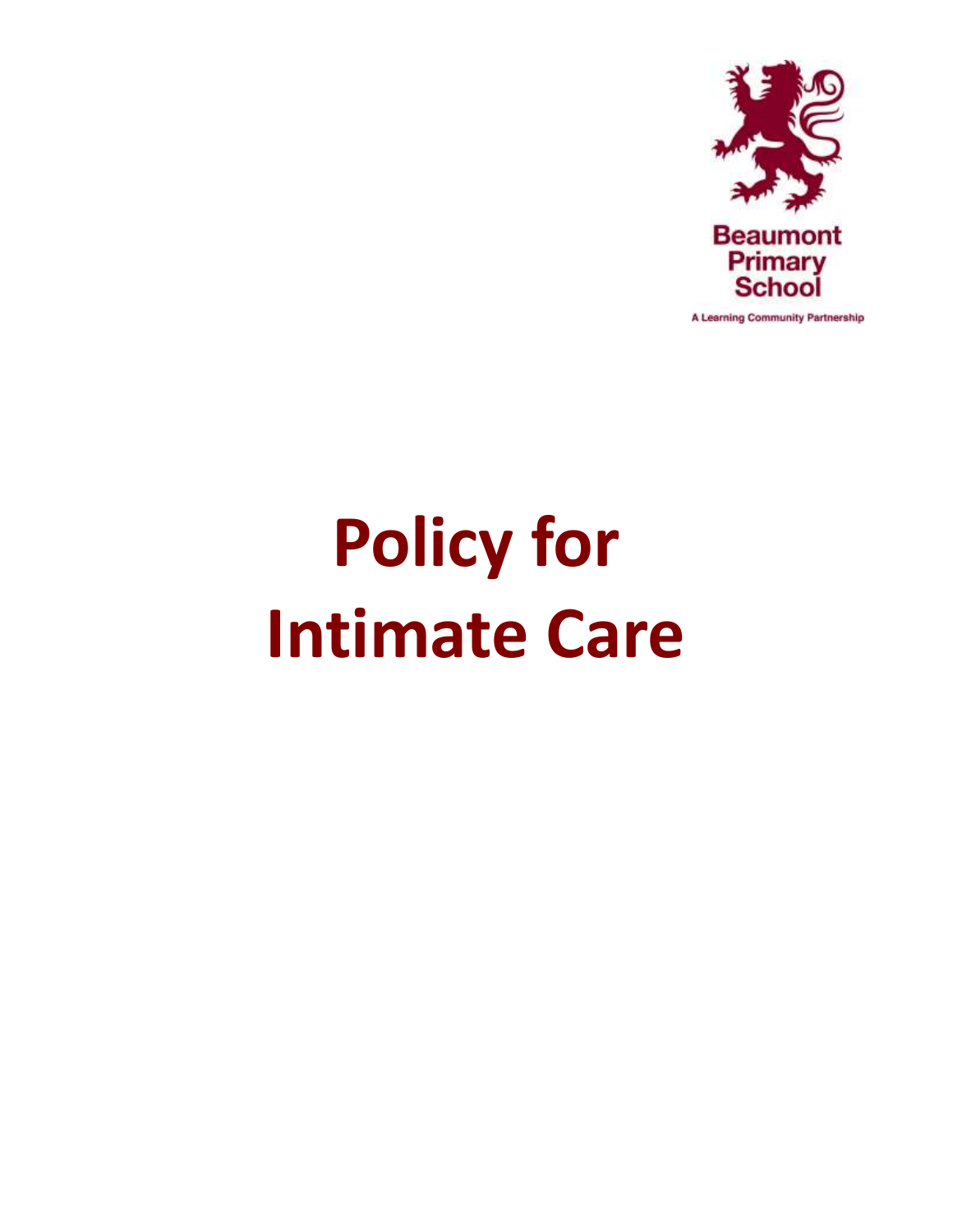# **Beaumont Primary School**

## **Intimate Care Policy**

This policy represents the agreed principles for intimate care throughout the school.

This policy has been agreed by all staff and governors within the school.

#### **School aims**

Our school community (children, staff, parents and governors) aims to:

- Learn and grow together within a safe, caring and happy environment
- Continually encourage achievement in all aspects of school life
- Motivate all children with a broad and challenging curriculum
- Treat everyone with honesty and respect
- Ensure opportunities for all

#### **Introduction**

The purpose of this policy is:

- To safeguard the rights and promote the best interests of the children
- To ensure children are treated with sensitivity and respect, and in such a way that their experience of intimate care is a positive one
- To safeguard adults required to operate in sensitive situations
- To raise awareness and provide a clear procedure for intimate care
- To inform parents/carers in how intimate care is administered
- To ensure parents/carers are consulted in the intimate of care of their children

#### **Principles**

It is essential that every child is treated as an individual and that care is given as gently and as sensitively as possible. As far as possible, the child should be allowed to exercise choice and should be encouraged to have a positive image of his/her own body. It is important for staff to bear in mind how they would feel in the child's position. Given the right approach, intimate care can provide opportunities to teach children about the value of their own bodies, to develop their safety skills and to enhance their self-esteem. Parents and staff should be aware that matters concerning intimate care will be dealt with confidentially and sensitively and that the young persons' right to privacy and dignity is maintained at all times.

#### **Definition**

Intimate care is one of the following:

- Supporting a pupil with dressing/undressing
- Providing comfort or support for a distressed pupil
- Assisting a pupil requiring medical care, who is not able to carry this out unaided
- Cleaning a pupil who has soiled him/herself, has vomited or feels unwell

#### **Supporting dressing/undressing**

Sometimes it will be necessary for staff to aid a child in getting dressed or undressed particularly in Early Years. Staff will always encourage children to attempt undressing and dressing unaided.

#### **Providing comfort or support**

Children may seek physical comfort from staff (particularly children in Reception). Where children require physical support, staff need to be aware that physical contact must be kept to a minimum and be child initiated. When comforting a child or giving reassurance, the member of staff's hands should always be seen and a child should not be positioned close to a member of staff's body which could be regarded as intimate. If physical contact is deemed to be appropriate staff must provide care which is suitable to the age, gender and situation of the child.

If a child touches a member of staff in a way that makes him/her feel uncomfortable this can be gently but firmly discouraged in a way which communicates that the touch, rather than the child, is unacceptable.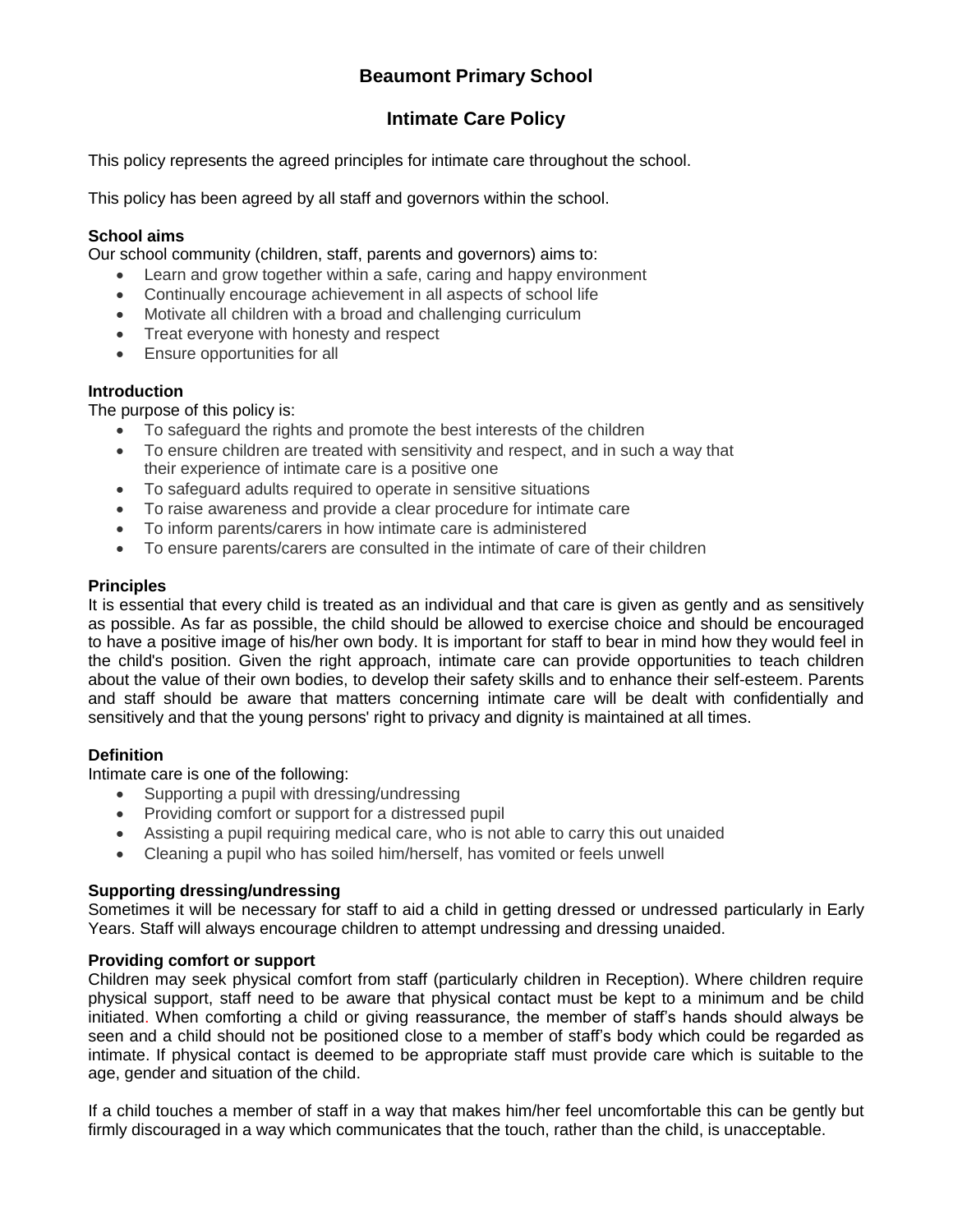#### **Medical procedures (See Policy on Medicines)**

Particular attention should be paid to the safe storage, handling and disposal of medicines. The Head Teacher has prime responsibility for the safe management of medicines kept at school. This duty derives from the Control of Substances Hazardous to Health Regulations 2002 (COSHH).

Medicines should generally be kept in a secure place, not accessible to pupils but arrangements must be in place to ensure that any medication that a pupil might need in an emergency is readily available.

#### **Soiling**

Intimate care for soiling will only be given to a child after the parents have given permission for staff to clean and change the child. Parents of children starting in the Reception Class may sign a permission form so that the Early Years staff can clean and change their child in the event of the child soiling themselves (permission granted).

If a parent does not give consent, the school will contact the parents or other emergency contact giving specific details so that they can attend in person. If the parents/carers or emergency contact is able to come within a few minutes, the child is comforted and kept away from the other children to preserve dignity until the parent arrives. Children are not left on their own whilst waiting for a parent to arrive, an adult will stay with them, giving comfort and reassurance.

If a parent/carer or emergency contact cannot attend, the school seeks to gain verbal consent from parents/carers for staff to clean and change the child. This permission will be sought on each occasion that the child soils him or herself.

If the parents and emergency contacts cannot be contacted the Head Teacher will be consulted. If put in an impossible situation where the child is at risk, staff will act appropriately and may need to come into some level of physical contact in order to aid the child.

When touching a child, staff should always be aware of the possibility of invading a child's privacy and will respect the child's wishes and feelings. Staff will not act alone.

If a child needs to be cleaned, staff will make sure that:

- Protective gloves are worn
- The procedure is discussed in a friendly and reassuring way with the child throughout the process
- The child is encouraged to care for him/herself as far as possible
- Physical contact is kept to the minimum possible to carry out the necessary cleaning.
- Privacy is given appropriate to the child's age and the situation
- All spills of vomit, blood or excrement are wiped up and flushed down the toilet
- Any soiling that can be, is flushed down the toilet
- Soiled clothing is put in a plastic bag, unwashed, and sent home with the child

#### **Intimate Care in Key Stage 1 and 2**

Key Stage 1 – We will send a letter to all parents of Reception children prior to them starting school. The letter will inform parents that if a child accidentally soils or wets, we will change them, only if given permission first. It will be applicable for the time a child is in Key Stage 1 (unless a parent informs us differently, in writing).

Key Stage 2 – Any child that soils or wets will not be changed by a member of staff. However, we will provide a private secure room (such as our disabled toilet) where the child may change on their own. We will supply wet wipes, clean clothes (to the best of our ability out of the 'spares box') and a carrier bag.

#### **Hygiene**

All staff must be familiar with normal precautions for avoiding infection, must follow basic hygiene procedures and have access to protective, disposable gloves.

#### **Protection for staff**

Members of staff need to have regard to the danger of allegations being made against them and take precautions to avoid this risk. Staff will always be accompanied. These should include:

- Gaining a verbal agreement from a senior member of staff that the action being taken is necessary
- Be aware of and responsive to the child's reactions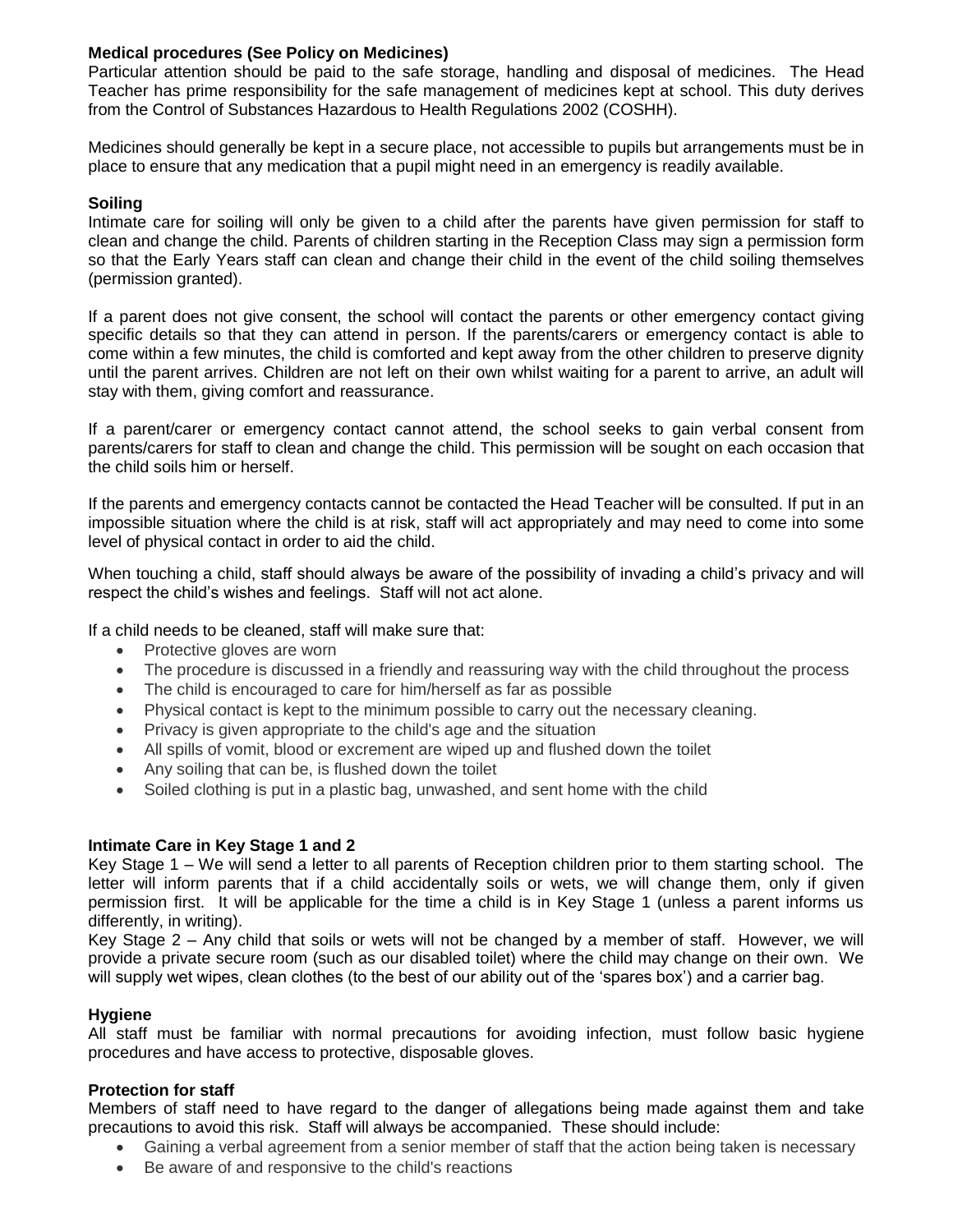## **Policy of Equality Statement**

The Board of Governors and School is committed to a policy of equality and aims to ensure that no employee, job applicant, pupil or other member of the school community is treated less favourably on grounds of sex, race, colour, ethnic or national origin, marital status, age, sexual orientation, disability or religious belief.

**Date: Summer 2020**

**Review Date: Summer 2022** (or earlier should there be changes in legislation or guidance)